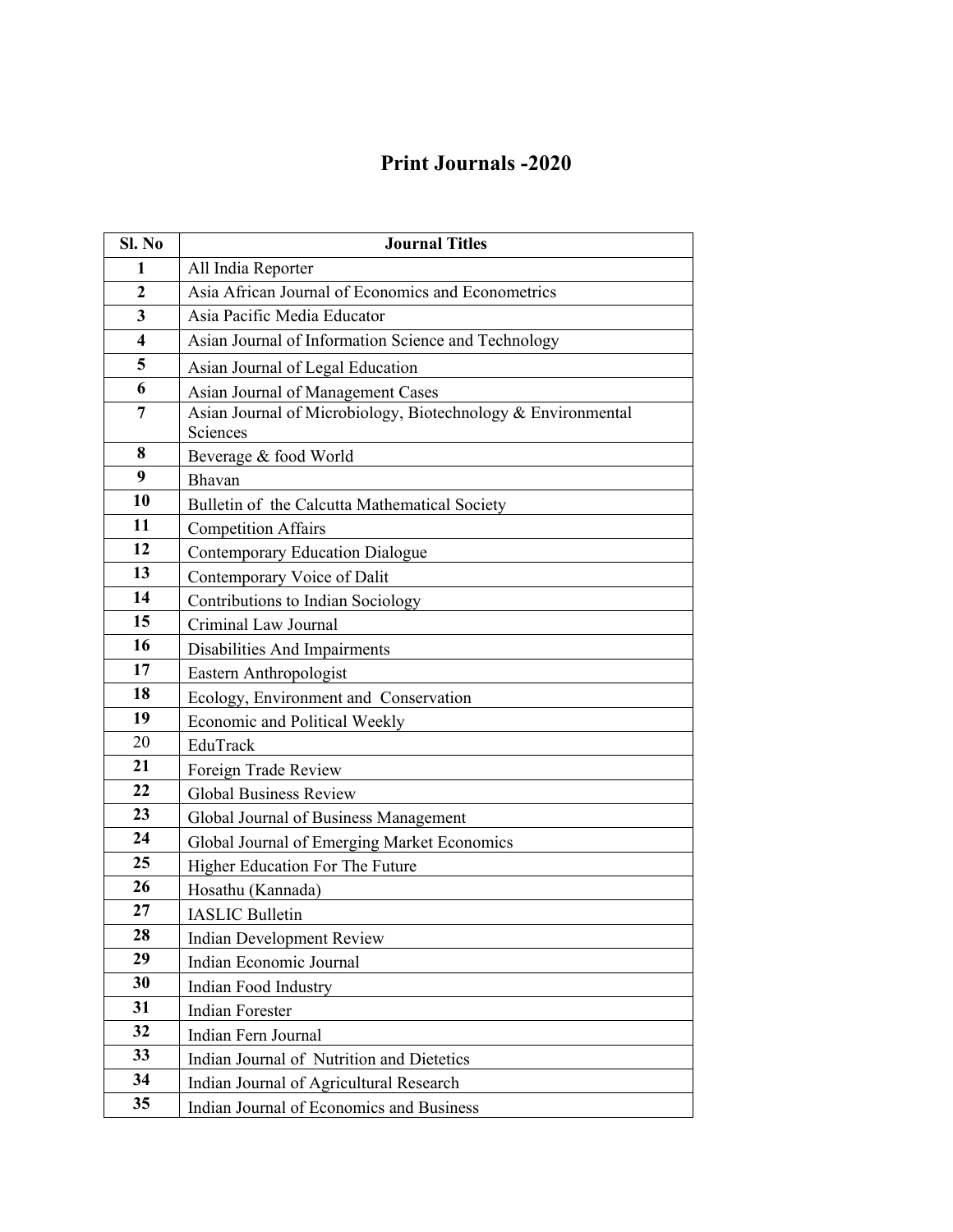| 36 | Indian Journal of Finance                                                      |
|----|--------------------------------------------------------------------------------|
| 37 | Indian Journal of Forestry                                                     |
| 38 | Indian Journal of Gender Studies                                               |
| 39 | Indian Journal of Information Library and Society                              |
| 40 | Indian Journal of Information Sources and Services                             |
| 41 | Indian Journal of Marketing                                                    |
| 42 | Indian Journal of Open Learning                                                |
| 43 | Indian Journal of Pure and Applied Mathematics                                 |
| 44 | Indian Journal of Regional Science                                             |
| 45 | Indian Journal of Social Development                                           |
| 46 | Indian Journal of Social Work                                                  |
| 47 | Indian Psychological Review                                                    |
| 48 | Institute of Town Planner, India Journal                                       |
| 49 | International Journal of Physical Education and Sports                         |
| 50 | International Journal of Artificial Intelligence and Computational<br>Research |
| 51 | International Journal of Computational Intelligence Theory and Practice        |
| 52 | International Journal of Computer Science and Knowledge Engineering            |
| 53 | International Journal of Management Research and Technology                    |
| 54 | International Journal of Marketing & Trade Policy                              |
| 55 | Indian Journal of Physical Anthropology and Human Genetics                     |
| 56 | International Journal of Statistics and Management System                      |
| 57 | <b>International Studies</b>                                                   |
| 58 | Journal of Social Anthropology                                                 |
| 59 | Journal of Accounting and Finance                                              |
| 60 | Journal of Applied Geochemistry                                                |
| 61 | Journal of Community Guidance and Research                                     |
| 62 | Journal of Creative Communication                                              |
| 63 | Journal of Cytology and Genetics                                               |
| 64 | Journal of Development Policy and Practice                                     |
| 65 | Journal of Education For Sustainable Development                               |
| 66 | Journal of Family Welfare                                                      |
| 67 | Journal of Health Management                                                   |
| 68 | Journal of Infrastructure Development                                          |
| 69 | Journal of Interdisciplinary Economics                                         |
| 70 | Journal of Mycology and Plant Pathology                                        |
| 71 | Journal of Rural Development                                                   |
| 72 | Journal of South Asian Development                                             |
| 73 | Journal of Sports Research                                                     |
| 74 | Journal of the Indian Mathematical Society                                     |
| 75 | <b>KELPRO Bulletin</b>                                                         |
| 76 | Kurukshehtra                                                                   |